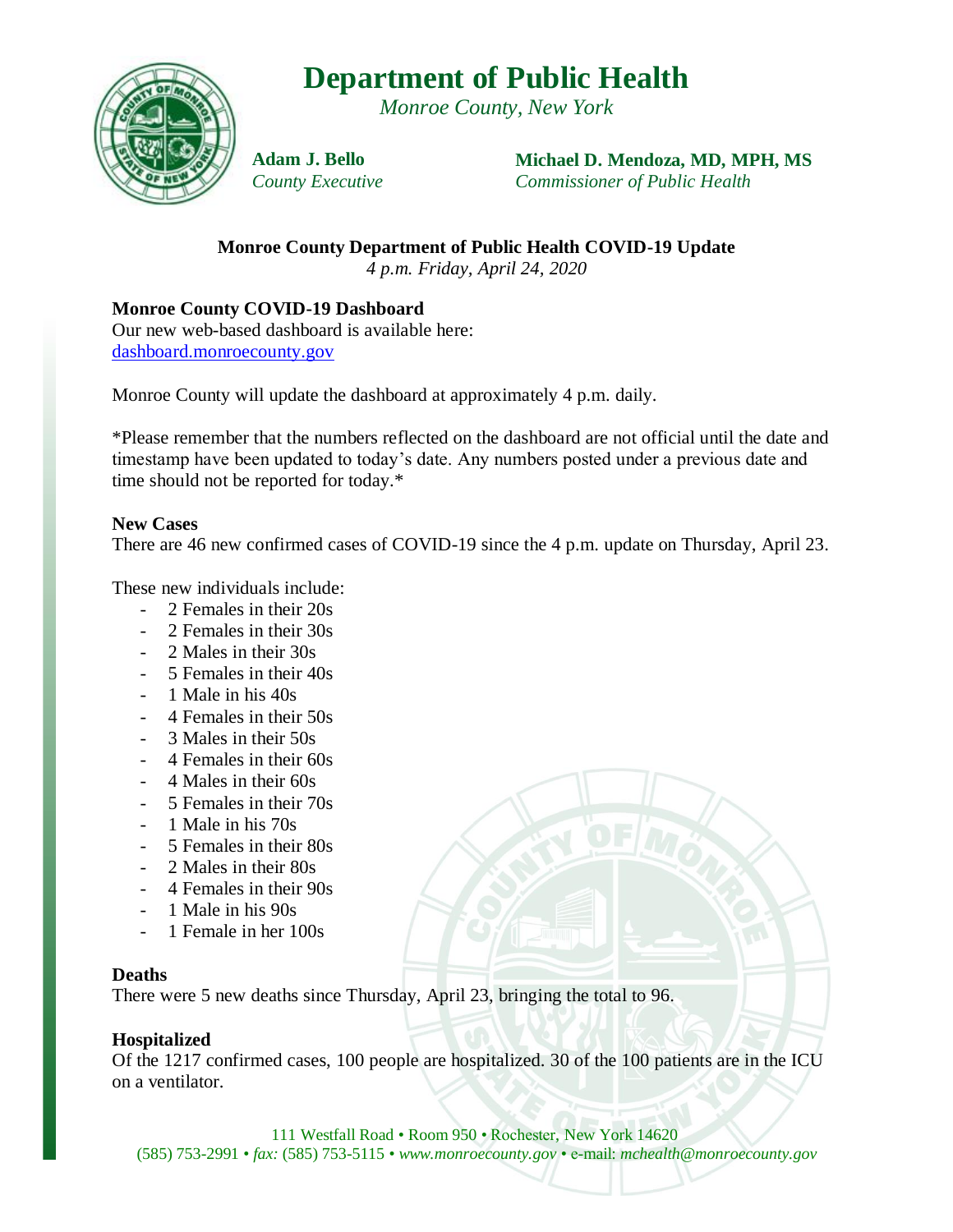# **Department of Public Health**

*Monroe County, New York*



**Adam J. Bello** *County Executive* **Michael D. Mendoza, MD, MPH, MS** *Commissioner of Public Health*

### **Recovered from Isolation**

There have been 536 Recovered from Isolation – Confirmed cases to date.

There have been 697 total Recovered from Isolation to date. This number reflects confirmed positive COVID-19 cases and known presumed positive COVID-19 cases.

| <b>Total Cases by Age and Gender</b> |     |     |                    |
|--------------------------------------|-----|-----|--------------------|
| AGE                                  | F   | М   | <b>Grand Total</b> |
| 0                                    | 4   | 1   | 5                  |
| 10                                   | 11  | 7   | 18                 |
| 20                                   | 100 | 39  | 139                |
| 30                                   | 115 | 69  | 184                |
| 40                                   | 84  | 51  | 135                |
| 50                                   | 98  | 80  | 178                |
| 60                                   | 92  | 87  | 179                |
| 70                                   | 84  | 76  | 160                |
| 80                                   | 81  | 48  | 129                |
| 90                                   | 59  | 30  | 89                 |
| 100                                  | 1   |     | 1                  |
| <b>Grand Total 729</b>               |     | 488 | 1217               |
|                                      |     |     |                    |



111 Westfall Road • Room 950 • Rochester, New York 14620 (585) 753-2991 • *fax:* (585) 753-5115 • *www.monroecounty.gov* • e-mail: *mchealth@monroecounty.gov*